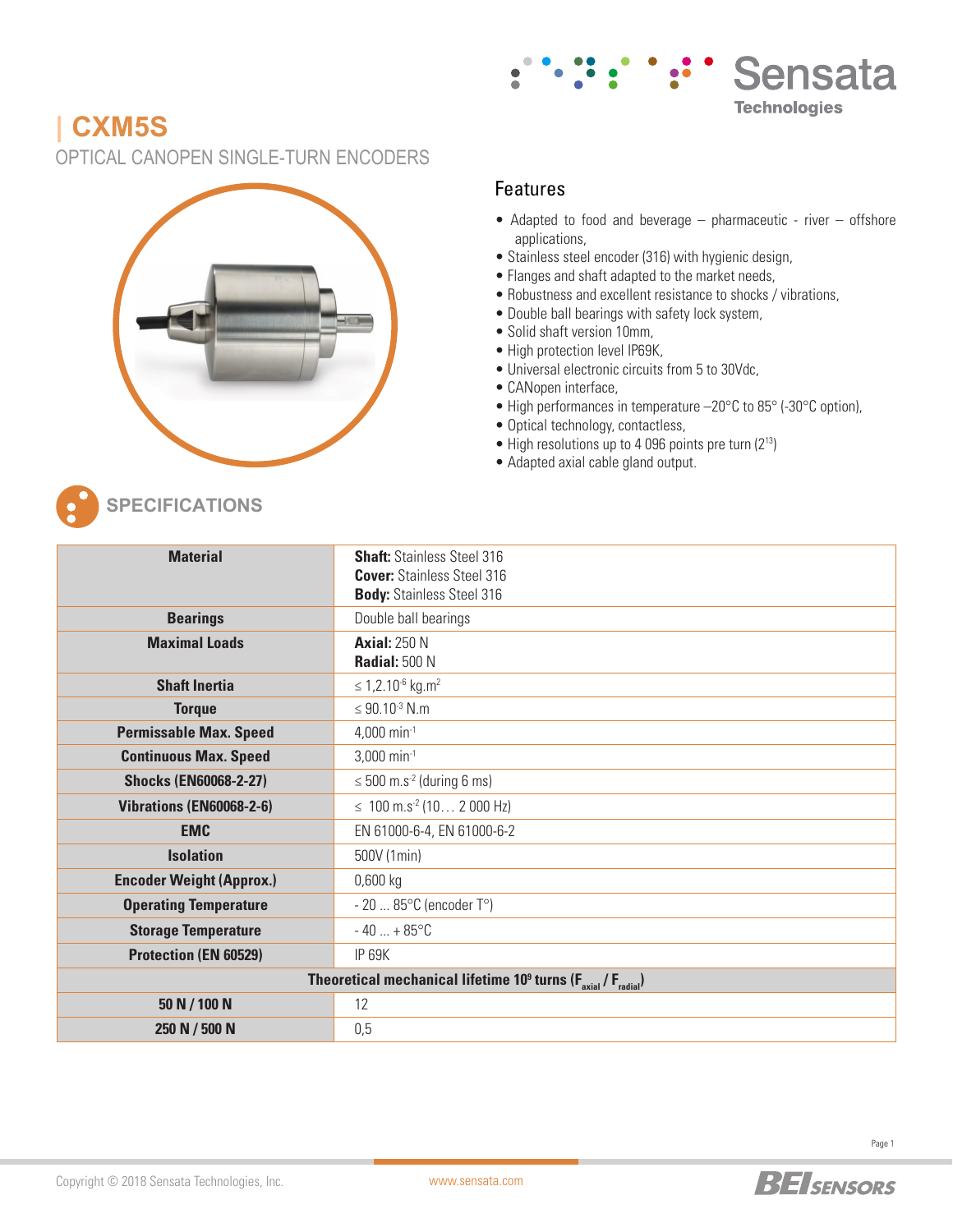

| <b>Power Supply</b>               | 5 - 30Vdc             |
|-----------------------------------|-----------------------|
| <b>Introduction</b>               | $<$ 1 S               |
| <b>Consumption (Without Load)</b> | $<$ 50mA (at 24Vdc)   |
| <b>Accuracy</b>                   | $\pm$ ½ LSB (13 bits) |



### **PROGRAMMABLE PARAMETERS**

**Resolution:** defines the resolution per revolution (0 to 8 192),

**Transmission Speed:** programmable from 10kBaud (1000m) to 1 Mbaud (40 m) ; value per default: 20 Kbaud,

**Address:** define the software address of the encoder on the bus (1 to 127, value by default:  $id = 1$ ),

**Direction:** define the direction of count of the encoder,

**RAX:** defines the value of its preset position (non turning shaft),

**CAM:** Low and High Limits.



## **COMMUNICATION MODES**

3 modes are available to interrogate the encoder:

**POLLING mode:** (Response to a RTR message): The position value is only given upon request (SDO mode),

**CYCLIC mode:** the encoder transmits its position in an asynchronous manner. The frequency of the transmission is defined by the programmable cyclical timer register from 0 to 65 535 ms,

**SYNCHRO mode:** the encoder transmits its position on a synchronous demand by the master.



| <b>Type!</b> | Vcc         |             | CAN<br><b>Low</b>           | CAN<br>High | CAN<br>Gnd |  |
|--------------|-------------|-------------|-----------------------------|-------------|------------|--|
| 00           | BN<br>Brown | WH<br>White | VD<br>$\cdot$ $-$<br>Yellow | GN<br>Green | GY<br>Grey |  |

Note: Refer to the bus standards for the maximal derivation length.

Page 2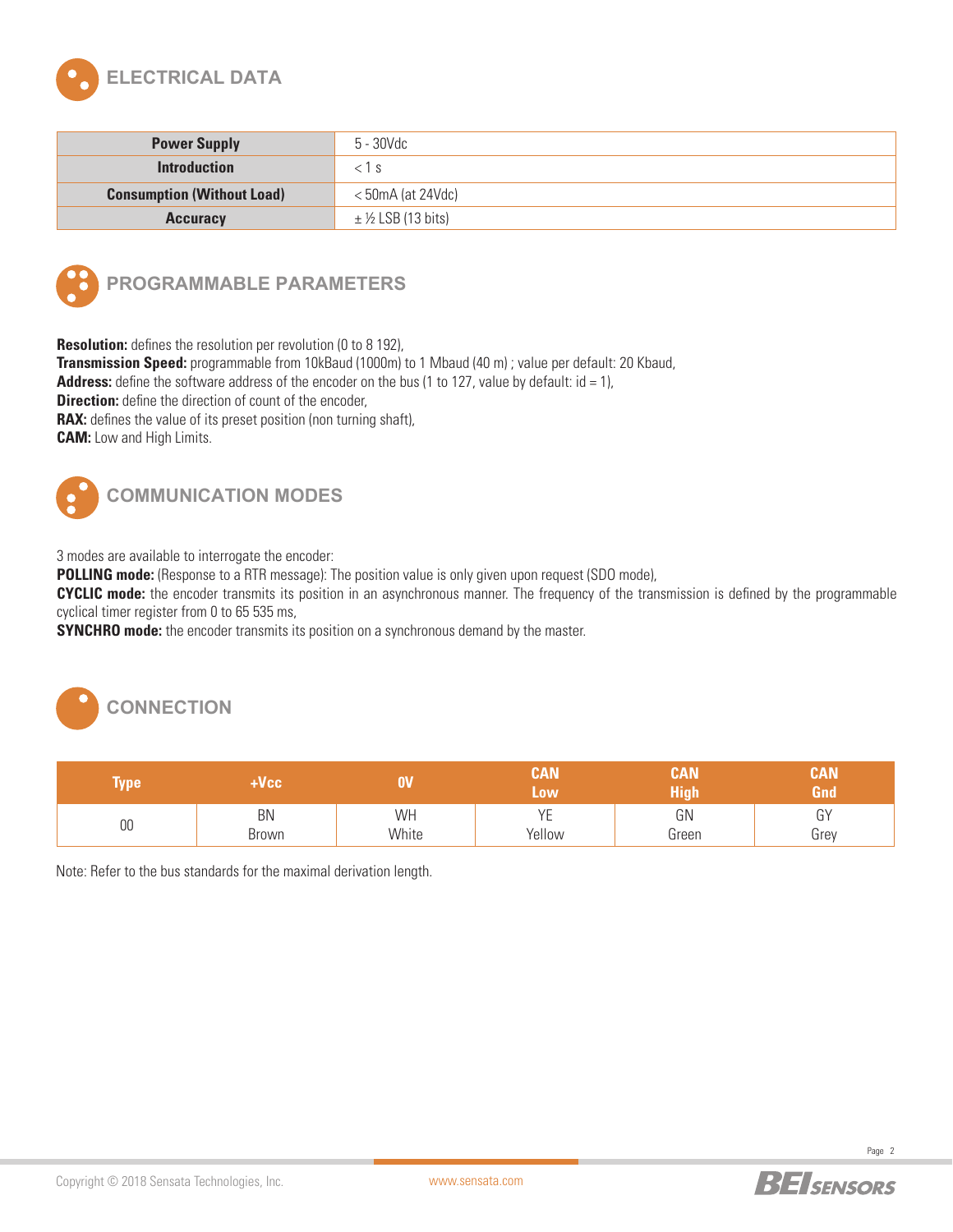







Page 3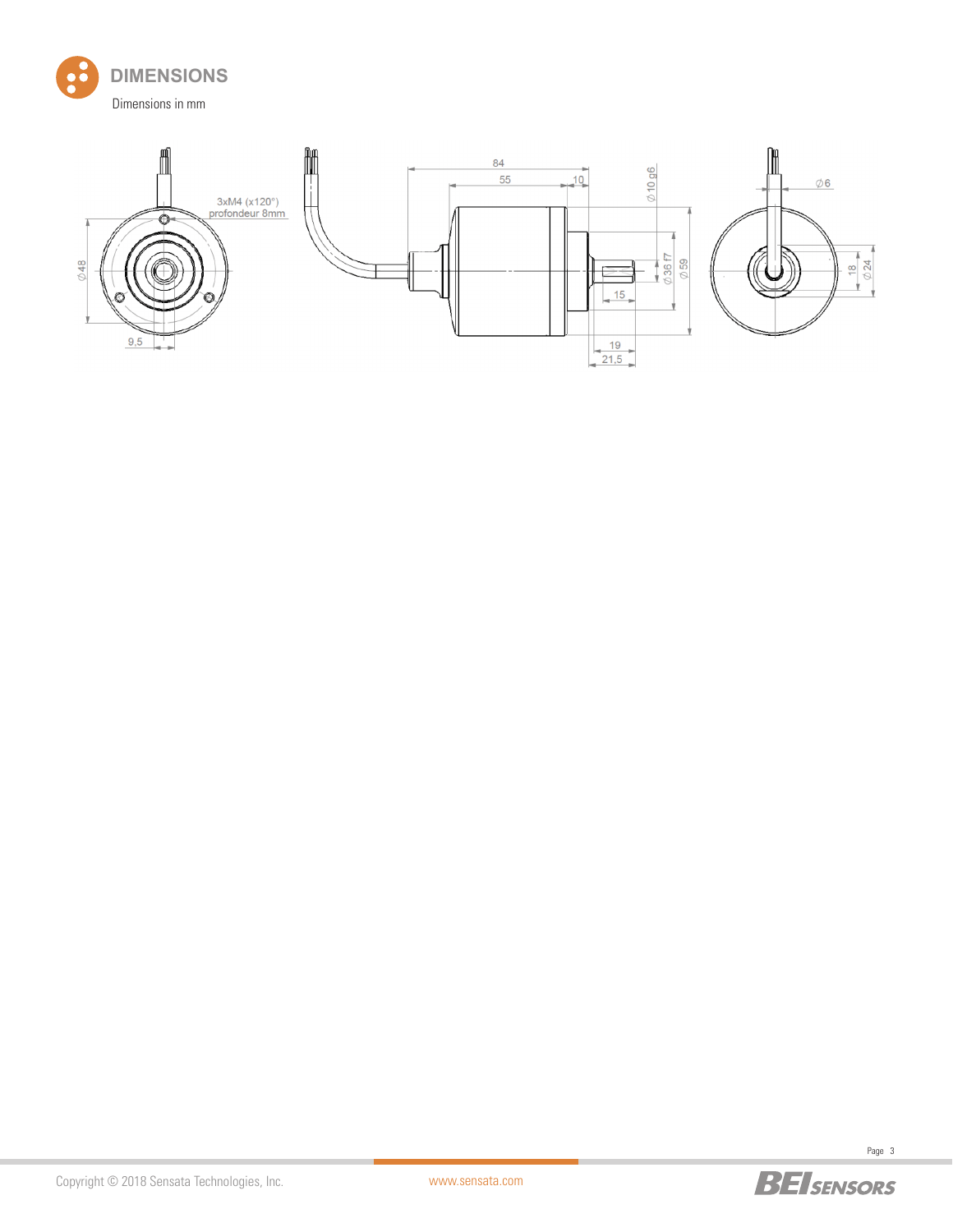

Contact the factory for special versions, ex: special flanges, electronics, connections…

|                                                     | <b>CXM5S</b> | 10 | AA | P | BB | B | $^{\prime\prime}$ | 12 | $^{\prime\prime}$ | $\bf{00}$ | A-****TF |  |
|-----------------------------------------------------|--------------|----|----|---|----|---|-------------------|----|-------------------|-----------|----------|--|
| <b>Family</b>                                       |              |    |    |   |    |   |                   |    |                   |           |          |  |
| CXM5S<br>Optical - stainless steel 58mm encoder     |              |    |    |   |    |   |                   |    |                   |           |          |  |
| Shaft Ø                                             |              |    |    |   |    |   |                   |    |                   |           |          |  |
| <b>10:</b> 10mm                                     |              |    |    |   |    |   |                   |    |                   |           |          |  |
| <b>Mechanics</b>                                    |              |    |    |   |    |   |                   |    |                   |           |          |  |
| AA: 316 stainless steel<br>IP69K<br>Hygienic design |              |    |    |   |    |   |                   |    |                   |           |          |  |
| <b>Supply</b>                                       |              |    |    |   |    |   |                   |    |                   |           |          |  |
| <b>P:</b> 5 to 30Vdc                                |              |    |    |   |    |   |                   |    |                   |           |          |  |
| <b>Output</b>                                       |              |    |    |   |    |   |                   |    |                   |           |          |  |
| <b>BB:</b> CANopen                                  |              |    |    |   |    |   |                   |    |                   |           |          |  |
| Code                                                |              |    |    |   |    |   |                   |    |                   |           |          |  |
| <b>B:</b> Binary                                    |              |    |    |   |    |   |                   |    |                   |           |          |  |
| <b>Resolution</b>                                   |              |    |    |   |    |   |                   |    |                   |           |          |  |
| <b>12:</b> 4096 points per revolution $(2^{12})$    |              |    |    |   |    |   |                   |    |                   |           |          |  |
| <b>Cable</b>                                        |              |    |    |   |    |   |                   |    |                   |           |          |  |
| <b>BX:</b> 8230/020 PVC cable                       |              |    |    |   |    |   |                   |    |                   |           |          |  |
| <b>Orientation</b>                                  |              |    |    |   |    |   |                   |    |                   |           |          |  |
| <b>A020: Axial</b><br>Cable 2m                      |              |    |    |   |    |   |                   |    |                   |           |          |  |